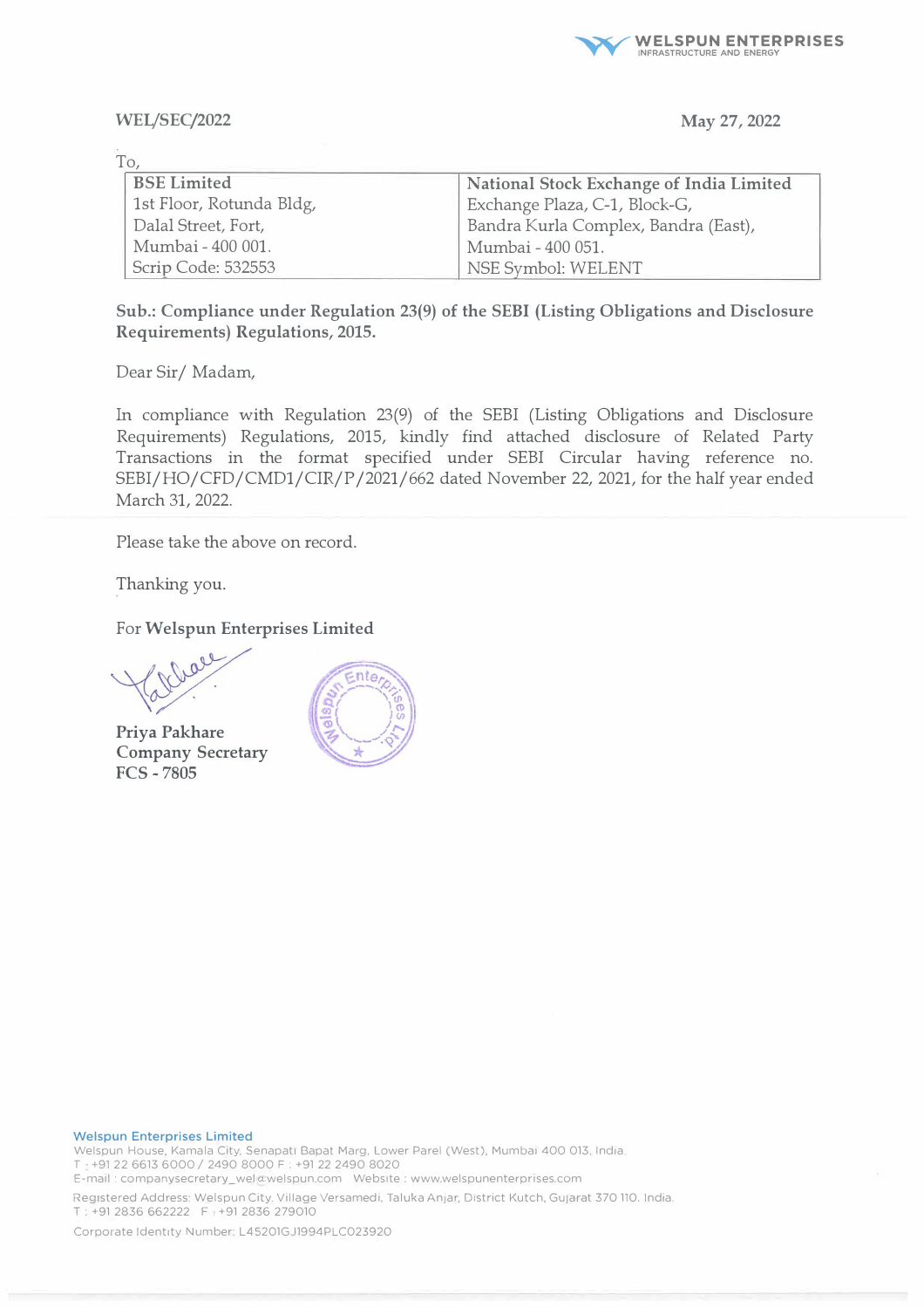## **WELSPUN ENTERPRISES LIMITED**

Disclosure of Related Party Transactions for the half year/ six months ended 31 March 2022

|                |                                                                                       |     |                                        |                             |                                                                                           |                                      |                                                             |                                   |                                                                         |                        |                                                                                                                                |      |        |                                                                            | Additional disclosure of related party transactions - applicable only in case the related party<br>transaction relates to loans, inter-corporate deposits, advances or investments made or given<br>by the listed entity/subsidiary. These details need to be disclosed only once, during the<br>reporting period when such transaction was undertaken. |        |                       |                                                                                                      |  |  |  |
|----------------|---------------------------------------------------------------------------------------|-----|----------------------------------------|-----------------------------|-------------------------------------------------------------------------------------------|--------------------------------------|-------------------------------------------------------------|-----------------------------------|-------------------------------------------------------------------------|------------------------|--------------------------------------------------------------------------------------------------------------------------------|------|--------|----------------------------------------------------------------------------|---------------------------------------------------------------------------------------------------------------------------------------------------------------------------------------------------------------------------------------------------------------------------------------------------------------------------------------------------------|--------|-----------------------|------------------------------------------------------------------------------------------------------|--|--|--|
|                | Details of the Party (Listed<br>Entity/ Subsidiary) entering<br>into the transactions |     |                                        | Details of the Counterparty |                                                                                           |                                      | Value of the<br><b>Related Party</b>                        | Value of the<br>Transaction       | incase monies are due to either party as a<br>result of the transaction |                        | Incase of any financial indebtedness is incurred to make<br>or give loans/ intercorporate deposits, advances or<br>investments |      |        | Details of loans, advance, inter-corporate deposits or investments         |                                                                                                                                                                                                                                                                                                                                                         |        |                       |                                                                                                      |  |  |  |
| S. No          | <b>Hame</b>                                                                           | PAN | Name                                   | PAN                         | Relationship of the<br>Counterparty with the<br>listed entity or its<br>subsidiary        | ype of Related Party<br>Transactions | <b>Transaction as</b><br>approved by the<br>Audit Committee | during the<br>reporting<br>period | <b>Opening Balance</b>                                                  | <b>Closing Balance</b> | Nature of the<br>Indebtedness (loan/<br>ssuance of debt/ any<br>other, etc.)                                                   | Cost | Tenure | Nature<br>(loans/advance / Inter-<br>corporate deposits or<br>investments) | Interest<br>Rate<br>$($ %)                                                                                                                                                                                                                                                                                                                              | Tenure | Secured/<br>Unsecured | Purpose for which the funds<br>will be utilised by the<br>ultimate recipient of funds<br>(end-usage) |  |  |  |
| $\mathbf{1}$   | Welspun<br>Enterprises<br>Limited                                                     |     | Welspun Realty Private<br>Limited      |                             | <b>Enterprises owned or</b><br>significantly influenced<br>by key managerial<br>personnel | Rent expenses                        | 100.00                                                      | 24.88                             | [0, 51]                                                                 |                        |                                                                                                                                |      |        |                                                                            |                                                                                                                                                                                                                                                                                                                                                         |        |                       | $\sim$                                                                                               |  |  |  |
| $\overline{z}$ | Weispun<br>Enterprises<br>Hmited                                                      |     | Welspun Corp Limited                   |                             | Enterprises owned or<br>significantly influenced<br>by key managerial<br>personnel        | Staff Welfare<br>expenses            | 100.00                                                      | 0.62                              | $\bullet$                                                               | 0.14                   |                                                                                                                                |      |        |                                                                            |                                                                                                                                                                                                                                                                                                                                                         |        |                       |                                                                                                      |  |  |  |
| $\,$ 3         | Welspun<br>Enterorises<br>Limited                                                     |     | Weispun<br>Multiventures LLP           |                             | Enterprises owned or<br>significantly influenced<br>by key managerial<br>personnel        | Rent expenses                        | 2.50                                                        | 0.90                              | $\bullet$                                                               | $\sim$                 |                                                                                                                                |      |        |                                                                            |                                                                                                                                                                                                                                                                                                                                                         |        |                       |                                                                                                      |  |  |  |
| $\ddot{ }$     | Welsoun<br><b>Enterprises</b><br>Limited                                              |     | Weispun Corp Limited                   |                             | Enterprises owned or<br>significantly influenced<br>by key managerfal<br>personnel        | Security Deposit                     | NA                                                          | $\bullet$                         | 6.60                                                                    | 6.60                   |                                                                                                                                |      |        |                                                                            |                                                                                                                                                                                                                                                                                                                                                         |        |                       |                                                                                                      |  |  |  |
| $\mathbf S$    | Weispun<br>Enterprises<br>Limited                                                     |     | Welsoun<br>Multiventures LLP           |                             | Enterprises owned or<br>significantly influenced<br>by key managerial<br>personnel        | Security Deposit                     | NA                                                          | $\overline{\phantom{a}}$          | 5.25                                                                    | 5.25                   |                                                                                                                                |      |        |                                                                            |                                                                                                                                                                                                                                                                                                                                                         |        |                       |                                                                                                      |  |  |  |
| $\epsilon$     | Welspun<br>Enterprises<br>Limited                                                     |     | Welspun Realty Private<br>Limited      |                             | Enterprises owned or<br>significantly influenced<br>by key managerial<br>personnel        | Security Deposit<br>Refunded         | NA                                                          | 0.51                              | 0.51                                                                    | $\Delta$               |                                                                                                                                |      |        |                                                                            |                                                                                                                                                                                                                                                                                                                                                         |        |                       |                                                                                                      |  |  |  |
| $\overline{7}$ | Weispun<br><b>Enterprises</b><br>Limited                                              |     | Weispun Specialty<br>Solutions Limited |                             | Enterprises owned or<br>significantly influenced<br>by key managerial<br>personnel        | Security Deposit<br>Received         | 1,00                                                        | 1.00                              | $\blacksquare$                                                          | 1.00                   |                                                                                                                                |      |        |                                                                            |                                                                                                                                                                                                                                                                                                                                                         |        |                       |                                                                                                      |  |  |  |
|                | Velsoun<br>Enterprises<br>Limited                                                     |     | Welassure Private<br>Hmited            |                             | Enterprises owned or<br>significantly influenced<br>by key managerial<br>personnel        | Office staff expenses                | 100.00                                                      | 6.35                              | $\blacksquare$                                                          | 1.48                   |                                                                                                                                |      |        |                                                                            |                                                                                                                                                                                                                                                                                                                                                         |        |                       |                                                                                                      |  |  |  |
| 9              | Welsoun<br><b>Enterprises</b><br>Umited                                               |     | Welassure Private<br>Limited           |                             | Enterprises owned or<br>significantly influenced<br>by key managerial<br>personnel        | Sale of scrap                        | 100.00                                                      | 11.46                             | ٠                                                                       | 3.00                   |                                                                                                                                |      |        |                                                                            |                                                                                                                                                                                                                                                                                                                                                         |        |                       |                                                                                                      |  |  |  |
| 10             | Weispun<br><b>Enterprises</b><br>Umited                                               |     | Weispun India Limited                  |                             | Enterprises owned or<br>significantly influenced<br>by key managerial<br>personnel        | Retainership<br>expenses             | 146.85                                                      | 103.47                            | 43.38                                                                   | 146.85                 |                                                                                                                                |      |        |                                                                            |                                                                                                                                                                                                                                                                                                                                                         |        |                       |                                                                                                      |  |  |  |

(Amount in Lacs)

 $\sim$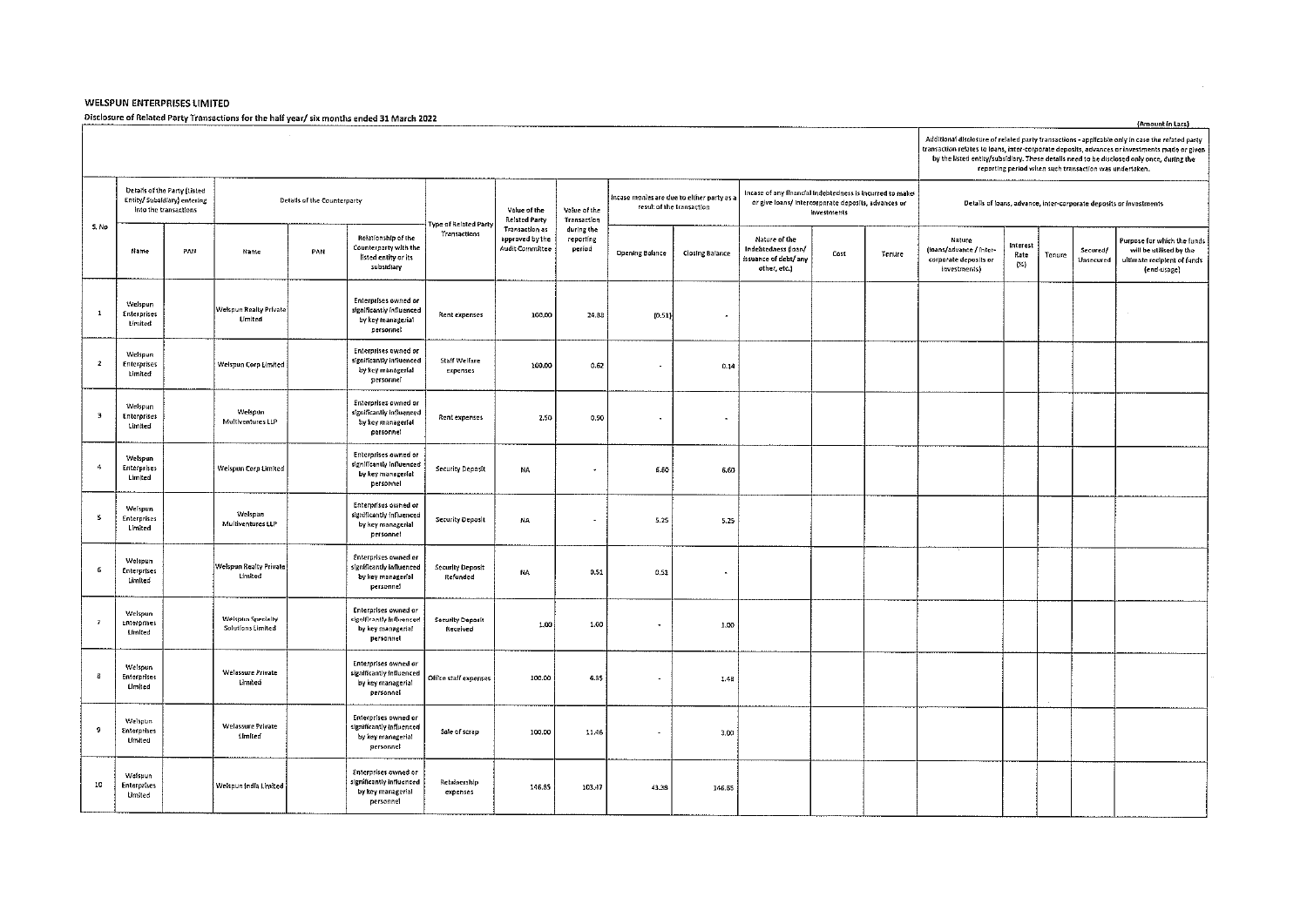|                 |                                                                                                                     |     |                                                              |                       |                                                                                    |                                                                                                                |                                                                         |                                   |                                                                                                                                |                 |                                                                               |      |        |                                                                            | Additional disclosure of related party transactions - applicable only in case the related party<br>transaction relates to loans, inter-corporate deposits, advances or investments made or given<br>by the listed entity/subsidiary. These details need to be disclosed only once, during the<br>reporting period when such transaction was undertaken. |        |                       |                                                                                                      |  |  |  |
|-----------------|---------------------------------------------------------------------------------------------------------------------|-----|--------------------------------------------------------------|-----------------------|------------------------------------------------------------------------------------|----------------------------------------------------------------------------------------------------------------|-------------------------------------------------------------------------|-----------------------------------|--------------------------------------------------------------------------------------------------------------------------------|-----------------|-------------------------------------------------------------------------------|------|--------|----------------------------------------------------------------------------|---------------------------------------------------------------------------------------------------------------------------------------------------------------------------------------------------------------------------------------------------------------------------------------------------------------------------------------------------------|--------|-----------------------|------------------------------------------------------------------------------------------------------|--|--|--|
|                 | Details of the Party (Listed<br>Enlity/Subsidiary) entering<br>Details of the Counterparty<br>into the transactions |     |                                                              | Type of Related Party | Value of the<br><b>Related Party</b>                                               | Value of the<br>Transaction                                                                                    | Incase monies are due to either party as a<br>result of the transaction |                                   | Incase of any financial indebtedness is incurred to make<br>or give loans/ intercorporate deposits, advances or<br>Investments |                 | Details of loans, advance, inter-corporate deposits or investments            |      |        |                                                                            |                                                                                                                                                                                                                                                                                                                                                         |        |                       |                                                                                                      |  |  |  |
| S. No           | Name                                                                                                                | PAN | Name                                                         | PAN                   | Relationship of the<br>Counterparty with the<br>listed entity or its<br>subsidiary | Transactions                                                                                                   | Transaction as<br>approved by the<br>Audit Committee                    | during the<br>reporting<br>period | <b>Opening Balance</b>                                                                                                         | Closing Balance | Nature of the<br>Indebtedness (loan/<br>issuance of debt/ any<br>other, etc.) | Cost | Tenure | Nature<br>(loans/advance / inter-<br>corporate deposits or<br>investments} | Interest<br>Rate<br>$\left\{ \gg\right\}$                                                                                                                                                                                                                                                                                                               | Tenure | Secured/<br>Unsecured | Purpose for which the funds<br>will be utilised by the<br>uitimate recipient of funds<br>(end-usage) |  |  |  |
| $11$            | Weispun<br>Enterprises<br>United                                                                                    |     | Welspun India Limited                                        |                       | Enterprises owned or<br>significantly influenced<br>by key managerial<br>personnel | Stan Welfare                                                                                                   | 100,00                                                                  | 0.08                              | $\overline{\phantom{a}}$                                                                                                       | 0.04            |                                                                               |      |        |                                                                            |                                                                                                                                                                                                                                                                                                                                                         |        |                       |                                                                                                      |  |  |  |
| 12 <sub>1</sub> | Welspun<br><b>Enterprises</b><br>Limited                                                                            |     | Weispun Global Brands<br>Limited                             |                       | Enterprises owned or<br>significantly influenced<br>by key managerial<br>personnel | <b>Business promotion</b><br>expenses                                                                          | 200.00                                                                  | 81.00                             | 4.84                                                                                                                           | (8.55)          |                                                                               |      |        |                                                                            |                                                                                                                                                                                                                                                                                                                                                         |        |                       |                                                                                                      |  |  |  |
| 13              | Welspun<br>Enterprises<br>Limited                                                                                   |     | Welspun Foundation<br>for Health and<br>Knowledge            |                       | Other Related Party                                                                | Corporate Social<br>Responsibility                                                                             | 500.00                                                                  | 226.32                            | $\cdot$                                                                                                                        | ٠               |                                                                               |      |        |                                                                            |                                                                                                                                                                                                                                                                                                                                                         |        |                       |                                                                                                      |  |  |  |
| 14              | Weispun<br><b>Enterprises</b><br>Limited                                                                            |     | Adani Welspun<br><b>Exploration Limited</b>                  |                       | Associate                                                                          | <b>Rent Income</b>                                                                                             | 10.00                                                                   | 4,77                              |                                                                                                                                |                 |                                                                               |      |        |                                                                            |                                                                                                                                                                                                                                                                                                                                                         |        |                       |                                                                                                      |  |  |  |
| $15 -$          | Welspun<br><b>Enterprises</b><br>Limited                                                                            |     | Adani Weispun<br><b>Exploration Limited</b>                  |                       | Associate                                                                          | Reimbursement of<br>expenses                                                                                   | NA                                                                      | 8.51                              | $\bullet$                                                                                                                      | 1.99            |                                                                               |      |        |                                                                            |                                                                                                                                                                                                                                                                                                                                                         |        |                       |                                                                                                      |  |  |  |
| 16              | Welspun<br>Enterprises<br><b>Limited</b>                                                                            |     | MBL (CGRG) Road<br>Limited                                   |                       | Jointly Controlled<br>Entities                                                     | Contract revenue<br>including Operation<br>and Maintenance<br>revenue and Profect<br>Monitoring revenue        | 97,750.00                                                               | 1,039.98                          | 5,756.10                                                                                                                       | 6,386.28        |                                                                               |      |        |                                                                            |                                                                                                                                                                                                                                                                                                                                                         |        |                       |                                                                                                      |  |  |  |
| $17\,$          | Weispun<br>Enterprises<br>Limited                                                                                   |     | MBL (GSY) Road<br>Limited                                    |                       | Jointly Controlled<br>Entitles                                                     | Contract revenue<br><b>Including Operation</b><br>and Maintenance<br>revenue and Project<br>Monitoring revenue | 125,740.00                                                              | 721.99                            | 1,759.17                                                                                                                       | 762.11          |                                                                               |      |        |                                                                            |                                                                                                                                                                                                                                                                                                                                                         |        |                       |                                                                                                      |  |  |  |
| 18              | Weispun<br>Enterprises<br>Limited                                                                                   |     | Chikhall-Tarsod<br><b>Highways Private</b><br><b>Limited</b> |                       | Jointly Controlled<br><b>Entitles</b>                                              | Contract revenue<br>including Operation<br>and Maintenance<br>revenue and Project<br>Monitoring revenue        | 105,849.00                                                              | 5878.69                           | 602.99                                                                                                                         | 1,866.57        |                                                                               |      |        |                                                                            |                                                                                                                                                                                                                                                                                                                                                         |        |                       |                                                                                                      |  |  |  |
| 19              | Welspun<br>Enterprises<br>Limited                                                                                   |     | Adani Welspun<br><b>Exploration Limited</b>                  |                       | Associate                                                                          | Advances/ loan given                                                                                           | 21,200.00                                                               | 564.05                            | 4,695,70                                                                                                                       | 5,258.55        |                                                                               |      |        |                                                                            |                                                                                                                                                                                                                                                                                                                                                         |        |                       |                                                                                                      |  |  |  |
| 20              | Weispun<br>Enterprises<br>Umited                                                                                    |     | Corbello Trading<br><b>Private Limited</b>                   |                       | Jointly Controlled<br><b>Entities</b>                                              | Advances/ Joan given                                                                                           | 10.00                                                                   | 0.11                              | 6.05                                                                                                                           | 6.16            |                                                                               |      |        | Loan                                                                       | ٠                                                                                                                                                                                                                                                                                                                                                       |        | Unsecured             | General Corporate Purpose                                                                            |  |  |  |
| $21\,$          | Welsoun<br>Enterprises<br>Limited                                                                                   |     | Chikhall-Tarsod<br><b>Highways Private</b><br><b>Limited</b> |                       | Jointly Controlled<br><b>Entities</b>                                              | Advances/ loan given                                                                                           | 8,500,00                                                                | 1,735.99                          | 1,988.49                                                                                                                       | 3,526.29        |                                                                               |      |        | Loan                                                                       | $\blacksquare$                                                                                                                                                                                                                                                                                                                                          |        | Unsecured             | <b>General Corporate Purpose</b>                                                                     |  |  |  |
| 22              | Weispun<br>Enterprises<br>Umited                                                                                    |     | MBL (GSY) Road<br>Limited                                    |                       | Jointly Controlled<br>Entities                                                     | Advances/ Ioan given                                                                                           | 5,000,00                                                                | 198.93                            | 6,942.23                                                                                                                       | 1,554.86        |                                                                               |      |        | Loan                                                                       | م•∙                                                                                                                                                                                                                                                                                                                                                     | • ⊛    |                       | Unsecured   General Corporate Purpose                                                                |  |  |  |

 $\mathcal{L}^{\text{max}}_{\text{max}}$ 

 $\label{eq:2.1} \frac{1}{\sqrt{2}}\int_{\mathbb{R}^3}\frac{1}{\sqrt{2}}\left(\frac{1}{\sqrt{2}}\right)^2\frac{1}{\sqrt{2}}\left(\frac{1}{\sqrt{2}}\right)^2\frac{1}{\sqrt{2}}\left(\frac{1}{\sqrt{2}}\right)^2\frac{1}{\sqrt{2}}\left(\frac{1}{\sqrt{2}}\right)^2.$ 

 $\sim$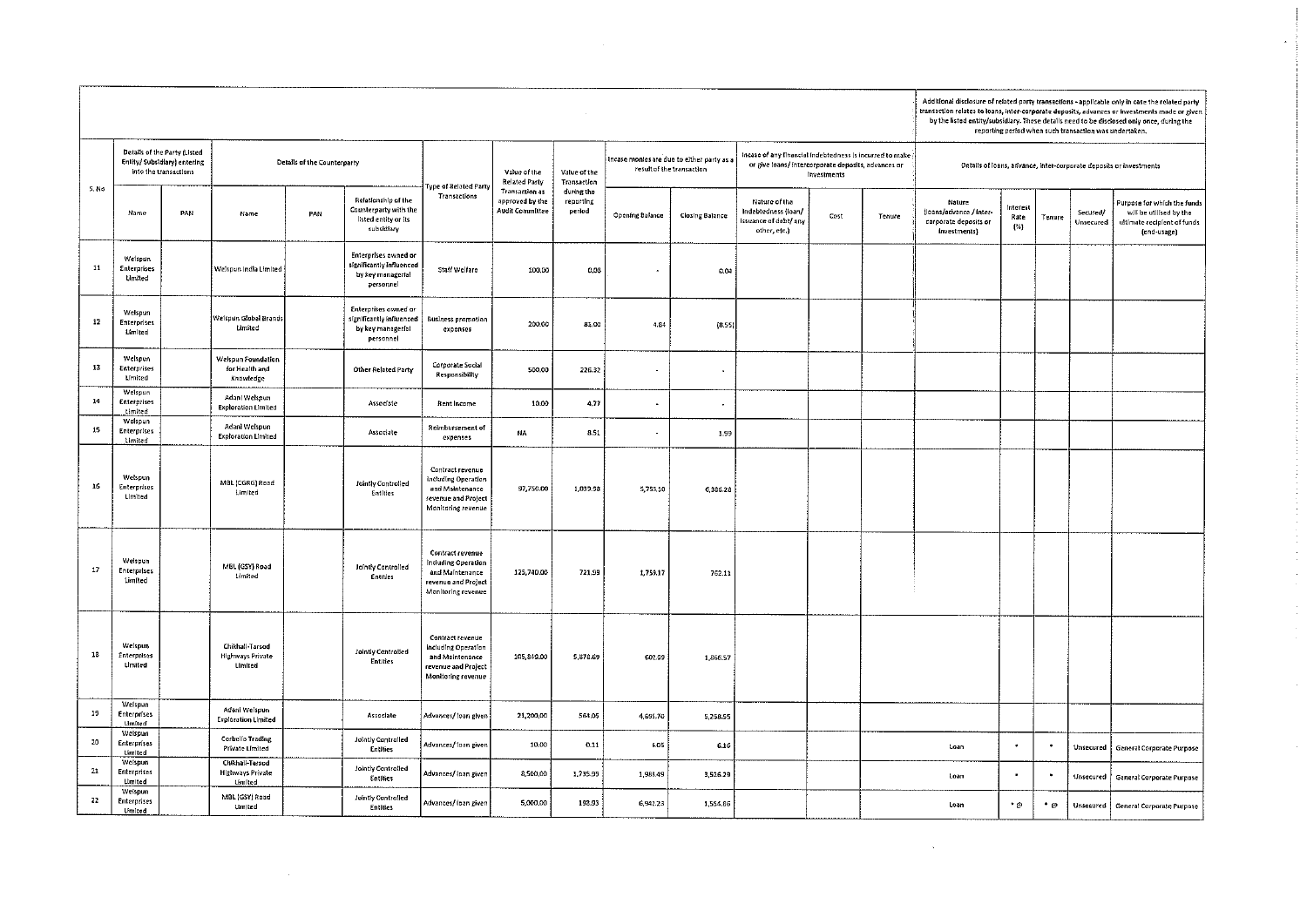|      |                                                                                       |     |                                                |                             |                                                                                    |                                                  |                                                             |                                   |                                                                       |                        |                                                                                                                               |      |        |                                                                            | Additional disclosure of related party transactions - applicable only in case the related party<br>transaction relates to loans, inter-corporate deposits, advances or investments made or given<br>by the listed entity/subsidiary. These details need to be disclosed only once, during the<br>reporting period when such transaction was undertaken. |        |                              |                                                                                                             |  |  |  |
|------|---------------------------------------------------------------------------------------|-----|------------------------------------------------|-----------------------------|------------------------------------------------------------------------------------|--------------------------------------------------|-------------------------------------------------------------|-----------------------------------|-----------------------------------------------------------------------|------------------------|-------------------------------------------------------------------------------------------------------------------------------|------|--------|----------------------------------------------------------------------------|---------------------------------------------------------------------------------------------------------------------------------------------------------------------------------------------------------------------------------------------------------------------------------------------------------------------------------------------------------|--------|------------------------------|-------------------------------------------------------------------------------------------------------------|--|--|--|
| S.No | Details of the Party (Listed<br>Entity/ Subsidiary) entering<br>into the transactions |     |                                                | Details of the Counterparty |                                                                                    |                                                  | Value of the<br><b>Related Party</b>                        | Value of the<br>Transaction       | incase monies are due to either party as<br>result of the transaction |                        | Incase of any financial indebtedness is incurred to make<br>or give loans/intercorporate deposits, advances or<br>Investments |      |        | Details of loans, advance, inter-corporate deposits or investments         |                                                                                                                                                                                                                                                                                                                                                         |        |                              |                                                                                                             |  |  |  |
|      | Name                                                                                  | PAN | Name                                           | PAN                         | Relationship of the<br>Counterparty with the<br>listed entity or its<br>subsidiary | ype of Related Part <sub>)</sub><br>Transactions | Transaction as<br>approved by the<br><b>Audit Committee</b> | during the<br>reporting<br>period | <b>Opening Balance</b>                                                | <b>Closing Balance</b> | Nature of the<br>Indebtedness (loan/<br>issuance of debt/ any<br>other, etc.)                                                 | Cost | Tenure | Nature<br>(loans/advance / inter-<br>corporate deposits or<br>investments} | interest<br>Rate<br>$\{x_n\}$                                                                                                                                                                                                                                                                                                                           | Tenure | Secured/<br><b>Unsecured</b> | <b>Purpose for which the funds</b><br>will be utilised by the<br>ultimate recipient of funds<br>(end-usage) |  |  |  |
| 23   | Welspun<br><b>Enterprises</b><br>Limited                                              |     | MBL (CGRG) Road<br>Limited                     |                             | Jointly Controlled<br>Entitles                                                     | Advances/ loan given                             | 5,000.00                                                    | 87.96                             | 3,271.33                                                              | 3,990.40               |                                                                                                                               |      |        | Loan                                                                       | ۰ø                                                                                                                                                                                                                                                                                                                                                      | ۰ø     | Unsecured                    | General Corporate Purpose                                                                                   |  |  |  |
| 24   | Welspun<br>Enterprises<br>Limited                                                     |     | <b>RGY Roads Private</b><br>Limited            |                             | Jointly Controlled<br><b>Entities</b>                                              | Advances/ loan giver                             | 100.00                                                      | 0.47                              | 5,17                                                                  | 5,64                   |                                                                                                                               |      |        | Loan                                                                       |                                                                                                                                                                                                                                                                                                                                                         |        | Unsecured                    | General Corporate Purpose                                                                                   |  |  |  |
| 25   | Weispun<br>Enterprises<br>United                                                      |     | Adani Welspun<br><b>Exploration Limited</b>    |                             | Associate                                                                          | Advances/loan given<br>repaid                    | NA                                                          | 1.20                              | $\sim$                                                                | $\blacksquare$         |                                                                                                                               |      |        |                                                                            |                                                                                                                                                                                                                                                                                                                                                         |        |                              |                                                                                                             |  |  |  |
| 26   | Weispun<br>Enterprises<br>Umited                                                      |     | MBL (GSY) Road<br>Limited                      |                             | Jointly Controlled<br>Entities                                                     | Advances/ loan given<br>repaid                   | NA                                                          | 4,638.80                          |                                                                       |                        |                                                                                                                               |      |        |                                                                            |                                                                                                                                                                                                                                                                                                                                                         |        |                              |                                                                                                             |  |  |  |
| 27   | Welsoun<br><b>Enterprises</b><br>Limited                                              |     | MBL (CGRG) Road<br>Umited                      |                             | Jointly Controlled<br><b>Entities</b>                                              | Advances/ loan given<br>repaid                   | NA                                                          | 226,79                            |                                                                       |                        |                                                                                                                               |      |        |                                                                            |                                                                                                                                                                                                                                                                                                                                                         |        |                              |                                                                                                             |  |  |  |
| 28   | Welspun<br>Enterprises<br>Limited                                                     |     | Chikhali-Tarsod<br>Highways Private<br>Limited |                             | Jointly Controlled<br><b>Entitles</b>                                              | Advances/ Ioan given<br>repaid                   | NA                                                          | 198.20                            |                                                                       |                        |                                                                                                                               |      |        |                                                                            |                                                                                                                                                                                                                                                                                                                                                         |        |                              |                                                                                                             |  |  |  |
| 29   | Welspun<br>Enterprises<br>Limited                                                     |     | Mr. Mohan Tandon                               |                             | <b>Independent Director</b>                                                        | <b>Director Sitting Fee</b>                      | Note (d)                                                    | 6.25                              |                                                                       |                        |                                                                                                                               |      |        |                                                                            |                                                                                                                                                                                                                                                                                                                                                         |        |                              |                                                                                                             |  |  |  |
| 30   | Welspun<br>Enterprises<br>Umited<br>Weispun                                           |     | Dr. Aruna Sharma                               |                             | Independent Director                                                               | Director Sitting Fee                             | Note (d)                                                    | 6.28                              |                                                                       |                        |                                                                                                                               |      |        |                                                                            |                                                                                                                                                                                                                                                                                                                                                         |        |                              |                                                                                                             |  |  |  |
| 31   | Enterprises<br>Limited<br>Weispun                                                     |     | Mr. Raghav Chandra                             |                             | Independent Director                                                               | Director Sitting Fee                             | Note (d)                                                    | 6.48                              | $\ddot{\phantom{0}}$                                                  |                        |                                                                                                                               |      |        |                                                                            |                                                                                                                                                                                                                                                                                                                                                         |        |                              |                                                                                                             |  |  |  |
| 32   | Enterprises<br>Limited<br>Weispun                                                     |     | M. Ancop<br>Mittal                             |                             | Independent Director                                                               | <b>Director Sitting Fee</b>                      | Note (d)                                                    | 5.00                              | ٠                                                                     |                        |                                                                                                                               |      |        |                                                                            |                                                                                                                                                                                                                                                                                                                                                         |        |                              |                                                                                                             |  |  |  |
| 33   | Enterprises<br>Limited<br>Welspun                                                     |     | Ms Mala Todarwal                               |                             | Independent Director                                                               | <b>Director Sitting Fee</b>                      | Note (d)                                                    | 0.45                              |                                                                       | $\sim$                 |                                                                                                                               |      |        |                                                                            |                                                                                                                                                                                                                                                                                                                                                         |        |                              |                                                                                                             |  |  |  |
| 34   | Enterprises<br>Limited<br>Welspun                                                     |     | Ms Amita Karia                                 |                             | Independent Director                                                               | Director Sitting Fee<br>Remuneration             | Note (d)                                                    | 0.18                              |                                                                       |                        |                                                                                                                               |      |        |                                                                            |                                                                                                                                                                                                                                                                                                                                                         |        |                              |                                                                                                             |  |  |  |
| 35   | Enterprises<br>Limited<br>Welspun                                                     |     | Mr Sandeep Garg                                |                             | Managing Director                                                                  | (Including Share<br>Based Payment) ^ \$          | Note (d)                                                    | 172.52                            |                                                                       |                        |                                                                                                                               |      |        |                                                                            |                                                                                                                                                                                                                                                                                                                                                         |        |                              |                                                                                                             |  |  |  |
| 36   | Enterprises<br>Limited<br>Weispun                                                     |     | Mr Balkrishan Goenka                           |                             | Chairman                                                                           | Remuneration *                                   | Note (d)                                                    | 527.78                            |                                                                       |                        |                                                                                                                               |      |        |                                                                            |                                                                                                                                                                                                                                                                                                                                                         |        |                              |                                                                                                             |  |  |  |
| 37   | Enterprises<br>Limited<br>Weispun                                                     |     | Mr Sanjay Kumar<br>Sultania                    |                             | Chief Financial Officer                                                            | Remuneration ^                                   | Note (d)                                                    | 33,47                             |                                                                       |                        |                                                                                                                               |      |        |                                                                            |                                                                                                                                                                                                                                                                                                                                                         |        |                              |                                                                                                             |  |  |  |
| 38   | <b>Enterprises</b><br>Limited<br>Welsoun                                              |     | Mr Rajesh Jain                                 |                             | <b>Chief Human Resources</b><br>Officer                                            | Remuneration ^                                   | Note (d)                                                    | 50.25                             |                                                                       |                        |                                                                                                                               |      |        |                                                                            |                                                                                                                                                                                                                                                                                                                                                         |        |                              |                                                                                                             |  |  |  |
| 39   | Enterprises<br>Limited<br>Weispun                                                     |     | Ms Priva Pakhare<br>Adani Welspun              |                             | Company Secretary                                                                  | Remuneration <sup>4</sup>                        | Note (d)                                                    | 10.65                             |                                                                       |                        |                                                                                                                               |      |        |                                                                            |                                                                                                                                                                                                                                                                                                                                                         |        |                              |                                                                                                             |  |  |  |
| 40   | Enterprises<br><b>Limited</b><br>Weispun                                              |     | <b>Exploration Limited</b>                     |                             | Associate                                                                          | <b>Bank Guarantee</b><br>outstanding             | tiA                                                         | $\cdot$                           | 2,453.00                                                              | 2,483.00               |                                                                                                                               |      |        |                                                                            |                                                                                                                                                                                                                                                                                                                                                         |        |                              |                                                                                                             |  |  |  |
| 41   | Enterprises<br>limited<br>Welspun                                                     |     | MBL (GSY) Road<br>Limited<br>MBL (CGRG) Road   |                             | Jointly Controlled<br>Entitles                                                     | Interest Income #                                | NA                                                          | 74.24                             |                                                                       |                        |                                                                                                                               |      |        |                                                                            |                                                                                                                                                                                                                                                                                                                                                         |        |                              |                                                                                                             |  |  |  |
| 42   | Enterprises<br>Limited                                                                |     | Limited                                        |                             | Jointly Controlled<br>Entitles                                                     | Interest Income #                                | NΑ                                                          | 37.12                             |                                                                       |                        |                                                                                                                               |      |        |                                                                            |                                                                                                                                                                                                                                                                                                                                                         |        |                              |                                                                                                             |  |  |  |

 $\varphi^{\pm}$ 

 $\frac{1}{2}$ 

 $\begin{bmatrix} 1 \\ 1 \\ 1 \\ 1 \end{bmatrix}$